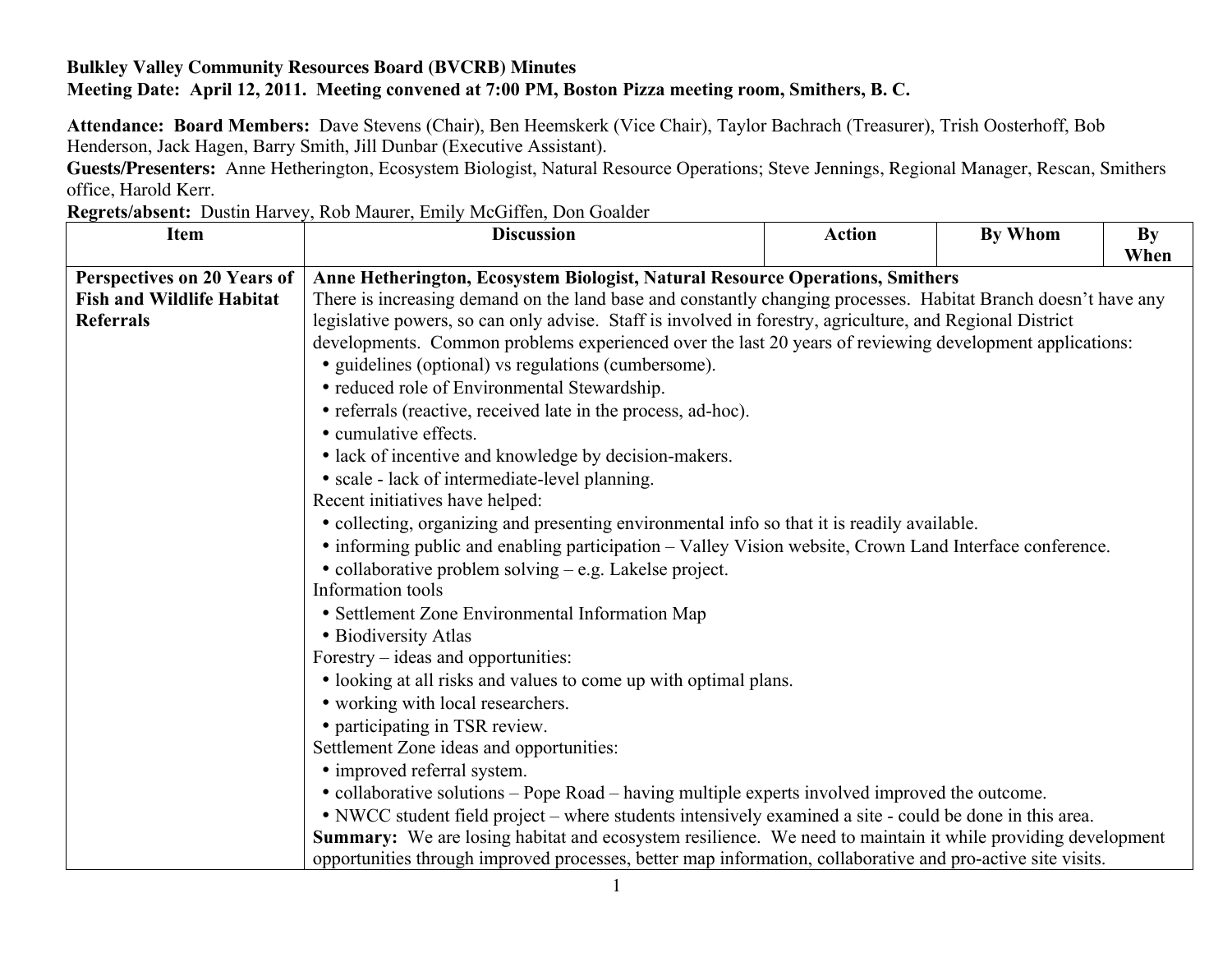| Item                            | <b>Discussion</b>                                                                                                                                                                                                                                                                                                                                                                                           | <b>Action</b>          | By Whom        | By          |
|---------------------------------|-------------------------------------------------------------------------------------------------------------------------------------------------------------------------------------------------------------------------------------------------------------------------------------------------------------------------------------------------------------------------------------------------------------|------------------------|----------------|-------------|
|                                 |                                                                                                                                                                                                                                                                                                                                                                                                             |                        |                | When        |
|                                 | Discussion: Steve Jennings: It would be useful to have the Settlement Zone map at front at Front Counter for                                                                                                                                                                                                                                                                                                |                        |                |             |
|                                 | applicants to see right at the start of the process. Anne: It is easier to ask for setbacks and so on at the start of the<br>process. Barry Smith: It seems like duplication when the BVCRB looks at applications and so does Environment –                                                                                                                                                                 |                        |                |             |
|                                 | why wouldn't Front Counter send out the information? Ben Heemskerk: Front Counter has a checklist but doesn't                                                                                                                                                                                                                                                                                               |                        |                |             |
|                                 | do any quality assessments. Anne: The community must work from the ground up and plan ahead to minimize the                                                                                                                                                                                                                                                                                                 |                        |                |             |
|                                 | negative impacts. Anne has worked with 100's of referrals where what happens on the ground isn't what is in the                                                                                                                                                                                                                                                                                             |                        |                |             |
|                                 | plan and is often disappointing. Taylor: We could have a better system with just a few improvements.                                                                                                                                                                                                                                                                                                        |                        |                |             |
| Mine Life Cycle and             | <b>Steve Jennings, Regional Manager, Rescan, Smithers office.</b>                                                                                                                                                                                                                                                                                                                                           |                        |                |             |
| Permitting                      | Rescan is a medium size consulting company which specializes in mining. The public has positive views of mining                                                                                                                                                                                                                                                                                             |                        |                |             |
|                                 | - jobs, taxes, commodities; as well as negative – environmental impacts. In B.C. only 0.03 % of the land base is<br>actually disturbed by mines but the effects are much wider.                                                                                                                                                                                                                             |                        |                |             |
|                                 | • Exploration stage: Much of the activity in the NW is at the exploration stage. Less than 1% of projects actually                                                                                                                                                                                                                                                                                          |                        |                |             |
|                                 | become mines.                                                                                                                                                                                                                                                                                                                                                                                               |                        |                |             |
|                                 | • Permitting stage: Engineering design and Environmental Assessment (EA) stages are the most intense. The EA                                                                                                                                                                                                                                                                                                |                        |                |             |
|                                 | stage takes a minimum of three years. Federal, provincial, regional, and municipal levels of government may all                                                                                                                                                                                                                                                                                             |                        |                |             |
|                                 | be involved.                                                                                                                                                                                                                                                                                                                                                                                                |                        |                |             |
|                                 | • Terms of reference are developed. The CRB can participate at this step.                                                                                                                                                                                                                                                                                                                                   |                        |                |             |
|                                 | • Environmental baseline studies, and public and First Nations consultation takes place. The EA office keeps                                                                                                                                                                                                                                                                                                |                        |                |             |
|                                 | track of submissions. The Davidson project received 1200 comments, which is a very high number. Socio-                                                                                                                                                                                                                                                                                                      |                        |                |             |
|                                 | economic studies such as identifying stakeholders, conducting community research, and carrying out impact<br>assessment take place.                                                                                                                                                                                                                                                                         |                        |                |             |
|                                 | • The assessment application is prepared. The CRB can review the application, however this may be very                                                                                                                                                                                                                                                                                                      |                        |                |             |
|                                 | technical.                                                                                                                                                                                                                                                                                                                                                                                                  |                        |                |             |
|                                 | • Regulatory review and the Minister's decision process take place.                                                                                                                                                                                                                                                                                                                                         |                        |                |             |
|                                 | • Once the EA certificate is issued detailed permitting begins. Water licenses, licenses of occupation, waste<br>management permits, fisheries authorizations, and many others must be processed.<br>• Closure: Many permits may still be required at this stage - discharge permits etc.<br>Summary: Public input is critical. Numerous avenues exist for public input. Proponents have lengthy periods of |                        |                |             |
|                                 |                                                                                                                                                                                                                                                                                                                                                                                                             |                        |                |             |
|                                 |                                                                                                                                                                                                                                                                                                                                                                                                             |                        |                |             |
|                                 |                                                                                                                                                                                                                                                                                                                                                                                                             |                        |                |             |
|                                 | planning and analysis. Rescan helps clients to achieve sustainable development of projects and to meet regulatory                                                                                                                                                                                                                                                                                           |                        |                |             |
|                                 | requirements and public objectives.<br>Ben: Rescan should not hesitate to contact the BVCRB for information at any time.                                                                                                                                                                                                                                                                                    |                        |                |             |
| <b>Agenda review</b>            | Agenda for this meeting was accepted.                                                                                                                                                                                                                                                                                                                                                                       | Accept agenda as       | <b>Board</b>   | <b>This</b> |
|                                 |                                                                                                                                                                                                                                                                                                                                                                                                             | presented.             | <b>Members</b> | meeting     |
| <b>Minutes of March 8, 2011</b> | No quorum, therefore minutes not approved.                                                                                                                                                                                                                                                                                                                                                                  | <b>Approve minutes</b> | <b>Board</b>   | <b>Next</b> |
|                                 |                                                                                                                                                                                                                                                                                                                                                                                                             | of March 8, 2011.      | <b>Members</b> | meeting     |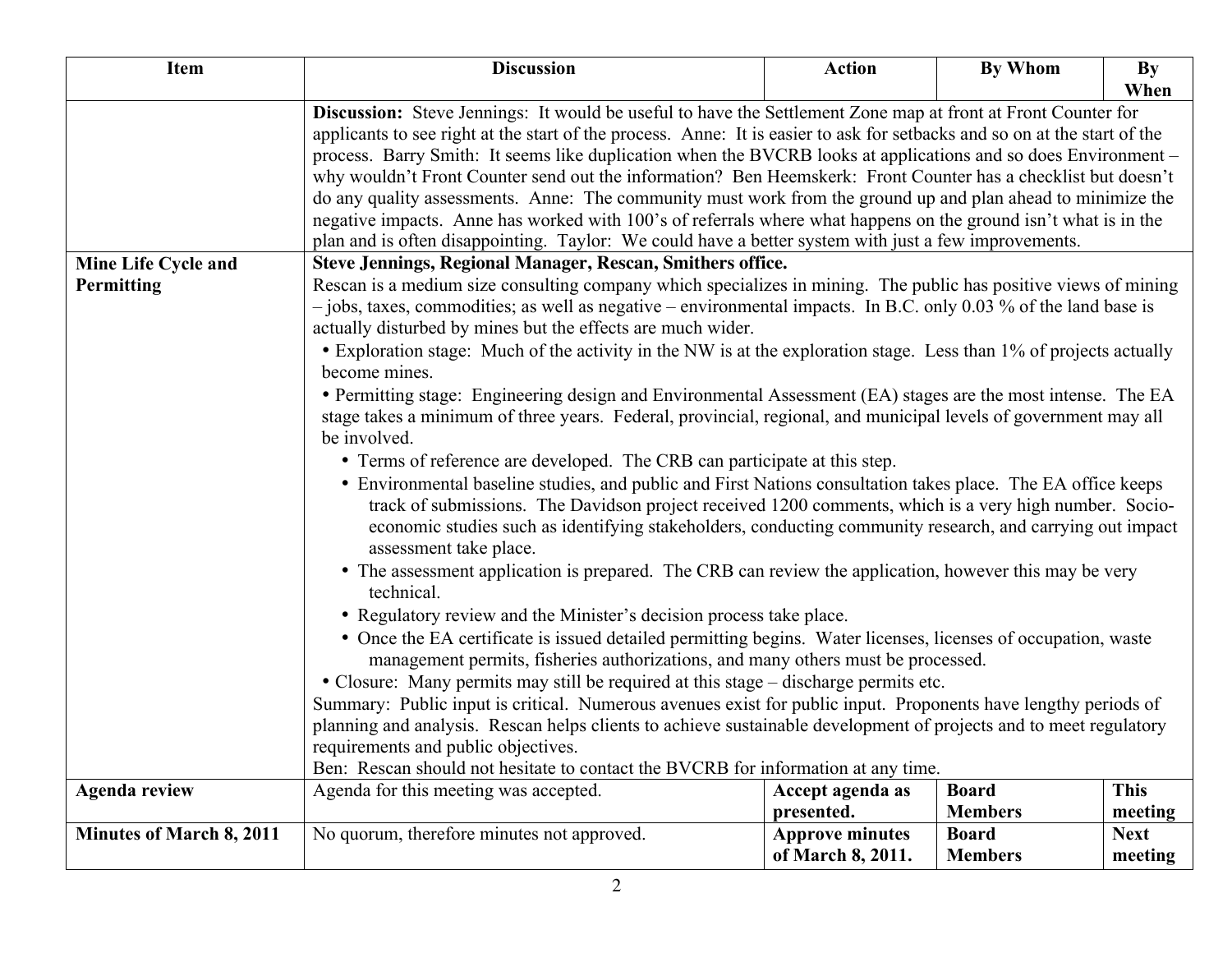| Item                                                          | <b>Discussion</b>                                                                                                                                                                                                                                                                                                                                                                                                                                                                                                                                                                                  | <b>Action</b>                                                                                                                                                                                                                       | <b>By Whom</b>                                                              | <b>By</b><br>When |
|---------------------------------------------------------------|----------------------------------------------------------------------------------------------------------------------------------------------------------------------------------------------------------------------------------------------------------------------------------------------------------------------------------------------------------------------------------------------------------------------------------------------------------------------------------------------------------------------------------------------------------------------------------------------------|-------------------------------------------------------------------------------------------------------------------------------------------------------------------------------------------------------------------------------------|-----------------------------------------------------------------------------|-------------------|
| <b>Presentation for next</b><br>meeting                       | Dean Daly of the Community Forest will be invited to the<br>next meeting.                                                                                                                                                                                                                                                                                                                                                                                                                                                                                                                          | <b>Invite Dean Daly to</b><br>the next meeting.                                                                                                                                                                                     | <b>Ben</b><br>Heemskerk,<br><b>Jack Hagen</b>                               |                   |
| Report on April 4, 2011<br><b>Balance Workshop</b><br>meeting | Taylor Bachrach: Meeting outcomes: 1. There is a need<br>to rewrite the BVCRB Terms of Reference, updating<br>descriptions of what the Board does and its relationship<br>with government.<br>2. The Board must decide on its working model.                                                                                                                                                                                                                                                                                                                                                       | Look at these two<br>recommendations<br>and submit<br>comments back to<br>the Board.                                                                                                                                                | <b>Monitoring and</b><br><b>Land Use</b><br><b>Planning</b><br>Subcommittee |                   |
|                                                               | Currently it is reactive and dealing with referrals, rather<br>than having the public coming to the Board with issues.<br>The Board needs to define priorities. It is currently<br>working on RAMP, Revisiting the Balance, etc. Should it<br>be involved with the Timber Supply Review (TSR) as<br>well?<br>Bob: There are elements of the TSR that are very<br>pertinent to the Board.<br>Ben: A Main Street presence for the Board was suggested.<br>Rick Budhwa will present this case to the BV Research<br>Centre (BVRC) Board for their consideration.                                      | <b>Contact Glen Buhr</b><br>to develop draft<br>principles for<br>implementing the<br><b>WHA</b> while<br>maintaining the<br>10% budget.<br><b>Inform the</b><br>Board as a<br>whole of results<br>of discussions<br>with the BVRC. | <b>Barry Smith</b><br><b>Ben Heemskerk</b>                                  |                   |
| Subcommittee<br>Reports/Issues/<br>Correspondence             | 1. Recreation<br>RAMP: Ben Heemskerk: Members of the Recreation<br>subcommittee for upcoming work are assumed to be Trish,<br>Ben, Emily, Dustin, and Taylor.<br>Trish: There are going to be some snowmobilers who will<br>want to derail the RAMP process.<br>Bob: With strong Terms of Reference and a good<br>facilitator we should be able to deal with this.<br>2. Mining and Energy Development<br>No news.<br>3. Forestry, Range and Agriculture<br>No news.<br>4. LWBC Referrals and Land Tenures<br>Referral 6408330 Commercial<br>recreation/snowmobiling: Deadline for response is May | Prepare a response                                                                                                                                                                                                                  | <b>Ben</b>                                                                  |                   |